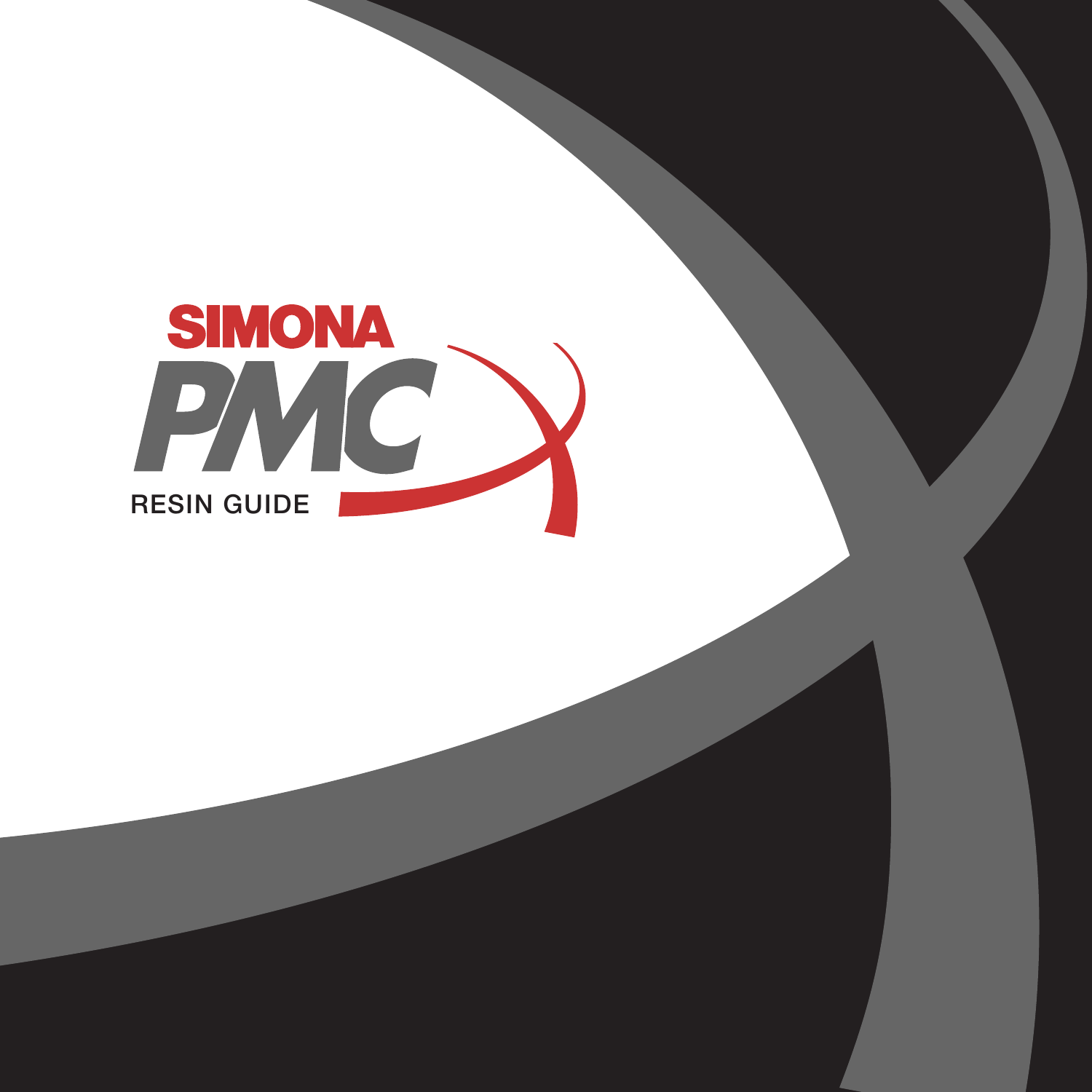### SOLUTIONS. *PERFORMANCE. SPECIALISTS.*

At PMC, we are so much more than just TPO….We also produce ABS, decorative laminations, high-performance cap layers and all combinations in between. We believe in going beyond the products and doing more.

Performance - We produce highly engineered thermoformable sheet that will deliver the results you expect from your highperformance finished products. In addition to being ISO certified, we follow strict and extensive guidelines to ensure that our sheet products are of the highest quality and result in peak performance.

Specialists - We pride ourselves on our high-performance products and high-performance people. We believe that hiring the right employees and providing them with the proper training so they can be the best in the industry is just as important as the products we sell. You can count on PMC to listen to your needs and provide customize solutions.

Solutions - Not only do we provide a wide range of products, we provide solutions, too. Our team of specialists will pinpoint the right product, work with you to tackle all your tough projects, and stay with you through any hurdles you may encounter along the way. We know the custom thermoforming industry is constantly changing, and so are we.

Through the growth of our manufacturing operations, and acquisition by world leading thermoplastics manufacturer SIMONA, we are proud to offer cutting-edge edge technologies and services to the markets we serve. We invite you to visit our facilities any time for a guided tour. 1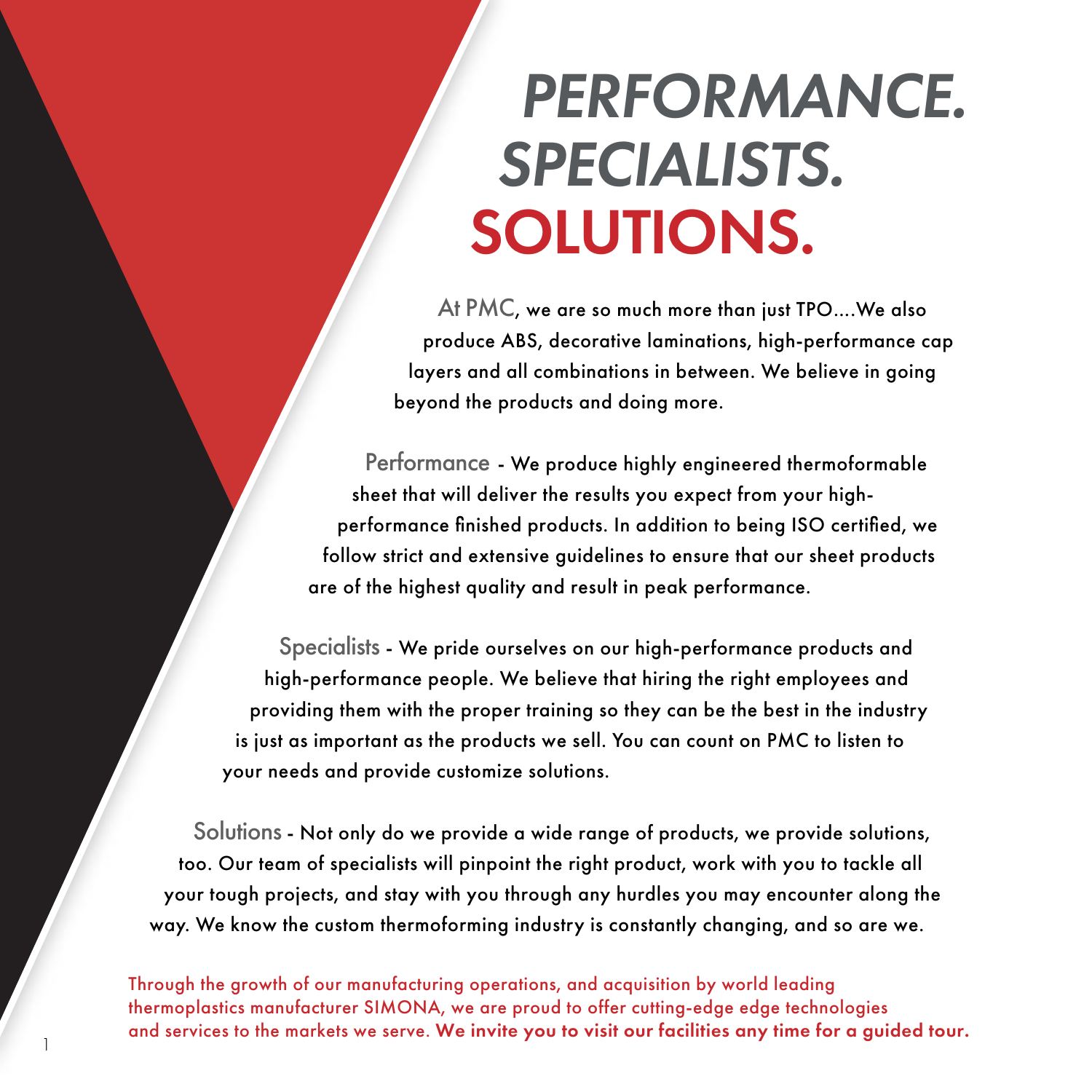## ABS



### TYPES

*//* UV Resistant *//* High Impact *//* Medium Impact *//* Low Impact *//* Flame Retardant

### HIGH PERFORMANCE CAPS

*//* ASA (Weatherable High Gloss) *//* Soft Touch *//* Decorative Film

*//* Acrylic (Weatherable High Gloss) *//* Vinyl *//* Low Gloss

#### POPULAR APPLICATIONS

*//* Heavy Truck Cab Interior *//* Electrical Housings *//* Cargo Haulers

*//* Automotive Electronics *//* Computer Components

Co-extruded ABS products come in a variety of colors, textures, and gloss levels.

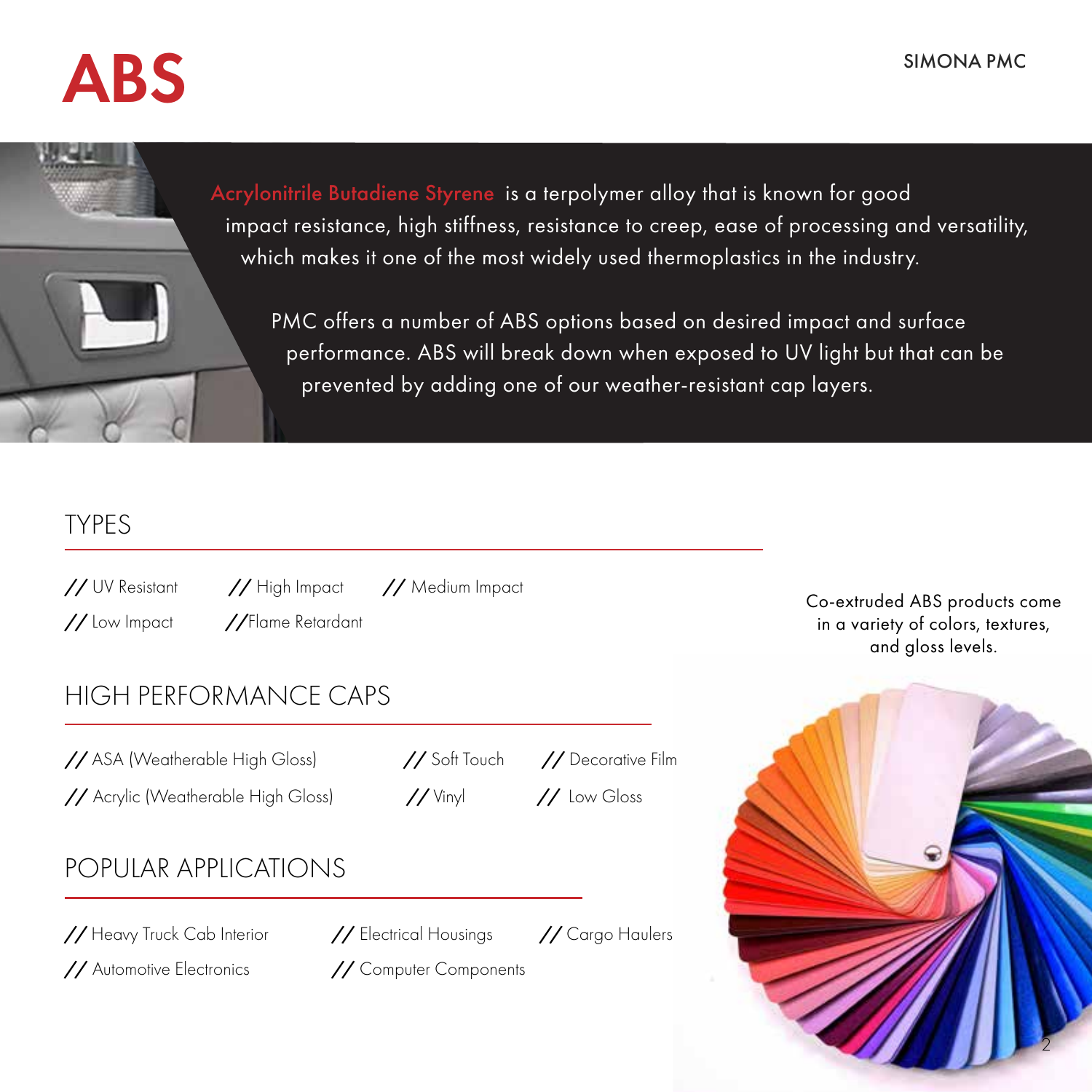# One Step Vinyl/ABS

SIMONA PMC's One Step Vinyl/ABS products offer a textured, leather-like appearance and a refined feel. While maintaining dependable performance for forming applications, it retains the durability and rigidity to withstand wear and tear. A vinyl foam composite is laminated over ABS to create a piece that mimics hand-wrapped parts and is near impervious to scratches and marring. By adding vinyl, the regrind cannot be reused and the depth of draw is slightly decreased.

Vinyl/ABS is like a high-performance leather. It has a sophisticated look and feel while also providing the lasting durability required for a high-performance lifestyle.

#### STOCK COLORS\*





- 
- 
- 
- *//* Van Interior *//* Marine Dashboards
- *//* Automotive Interior *//* Recreational Vehicle
- *//* ATV Components *//* Explorer Van Interior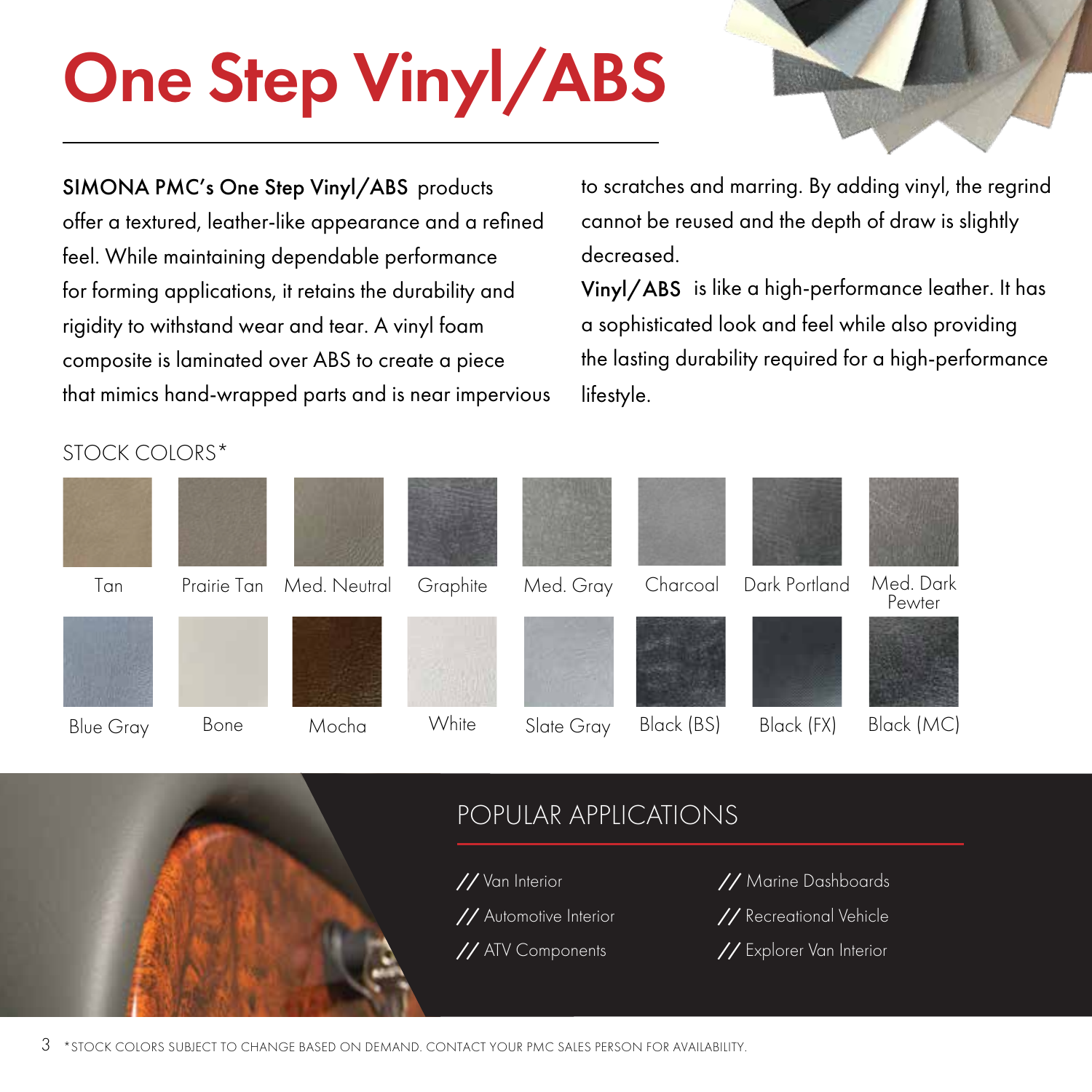# PC/ABS

Combining Polycarbonate with ABS results in the best of both worlds. You get the ease of processing ABS and the durability of polycarbonate. This combination also improves heat deflection temperature, stiffness, and and low-temperature impact resistance. It requires a cap or coating for weatherability and can be challenging to process, but because it is easy to paint and has a high flex modulus, it is always in demand.

PC/ABS saves time and money when compared to using metal by reducing the number of tools needed to process a piece. It's also rigid and tough but still pliable enough to form features that are not possible with metal.

# Softflex ASA/ABS

SoftFlex ASA/ABS is a coextruded styrenic system that offers the weatherability & chemical resistance of ASA combined with the versatility of ABS. The high elastomer content of the ASA cap provides an ultra low-gloss look and a soft-touch feel that makes it ideal for multiple interior & exterior applications.



Since ASA is compatible with ABS, regrind can be re-used back into future extrusion runs, without significant loss in performance.

#### POPULAR APPLICATIONS

*//* Structural Parts *//* Prototypes *//* Electronics *//* Telecommunications

*//* Exterior Body Panels *//* Heavy Truck Bumpers

**Application** 

*//* Marine dashes and trim *//* Bus interiors

*//* Automotive aftermarket parts interiors

*//* Van conversion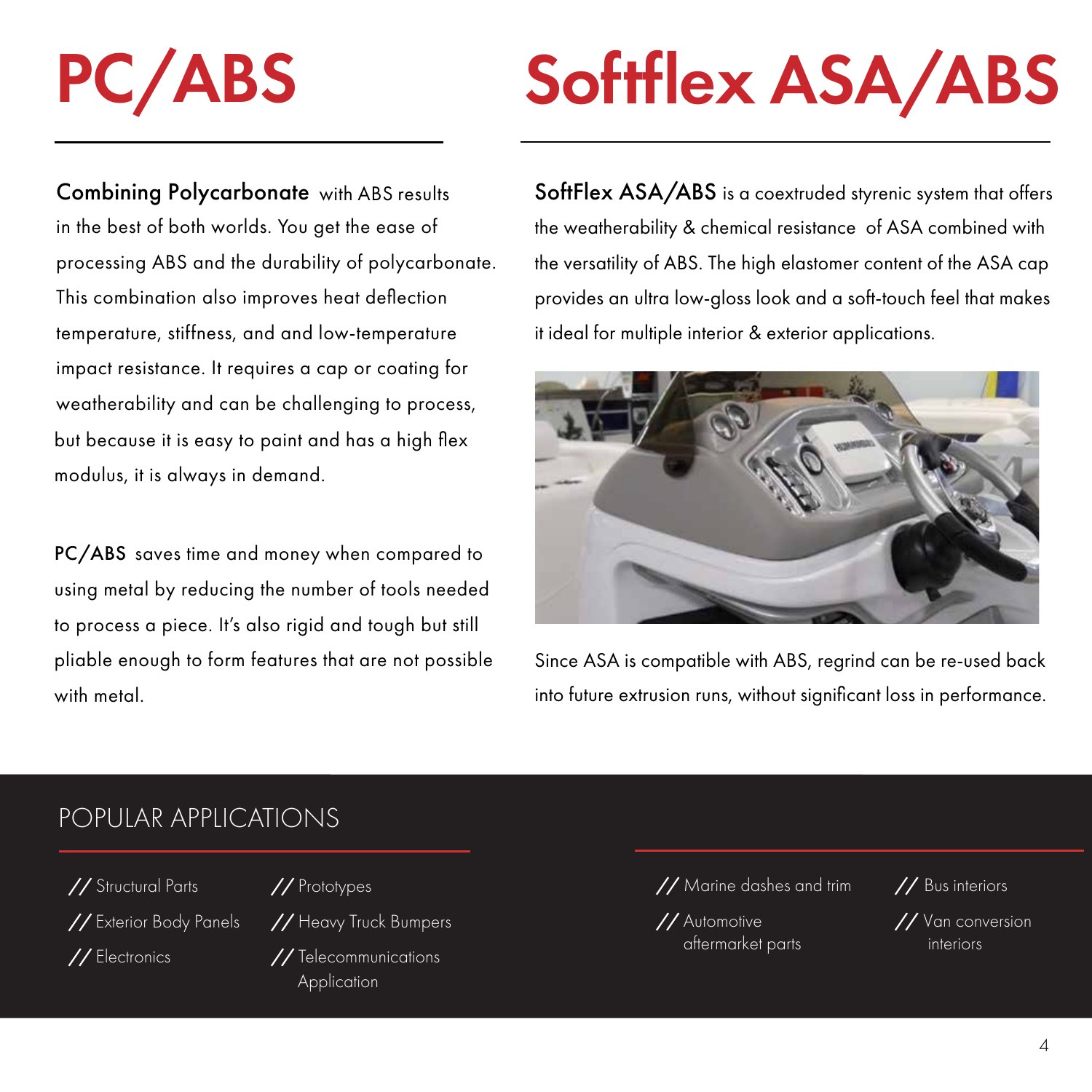## **Materials**

Good

Better



Best

This information is for comparison purposes only. The information is based on data believed to be reliable on the date compiled, but we do not represent, warrant, or otherwise guarantee, expressly or impliedly, the merchantability, fitness for a particular purpose, suitability, accuracy, reliability, or completeness of this information or the products, materials, or processes described.

|                                     | DENSITY |  | STIFNESS<br>TENSILE<br>STIENCT<br>MARCT<br>MARCT |
|-------------------------------------|---------|--|--------------------------------------------------|
| <b>ABS</b>                          |         |  |                                                  |
| Low Gloss ABS                       |         |  |                                                  |
| PMMA -capped ABS                    |         |  |                                                  |
| High Gloss ASA/Capped ABS           |         |  |                                                  |
| Softflex ASA/ABS                    |         |  |                                                  |
| FR ABS                              |         |  |                                                  |
| One Step Vinyl/ABS                  |         |  |                                                  |
| <b>Copolymer PP Alloys</b>          |         |  |                                                  |
| <b>TPO</b>                          |         |  |                                                  |
| High Melt Strength                  |         |  |                                                  |
| Utility TPO                         |         |  |                                                  |
| High Gloss TPO                      |         |  |                                                  |
| Low Gloss TPO                       |         |  |                                                  |
| FR TPO                              |         |  |                                                  |
| Soft-touch TPO (Exultra™ 2000)      |         |  |                                                  |
| Acrylic-capped TPO (StrataGem™ SMR) |         |  |                                                  |
| PC/ABS                              |         |  |                                                  |
| FR PC/ABS                           |         |  |                                                  |

5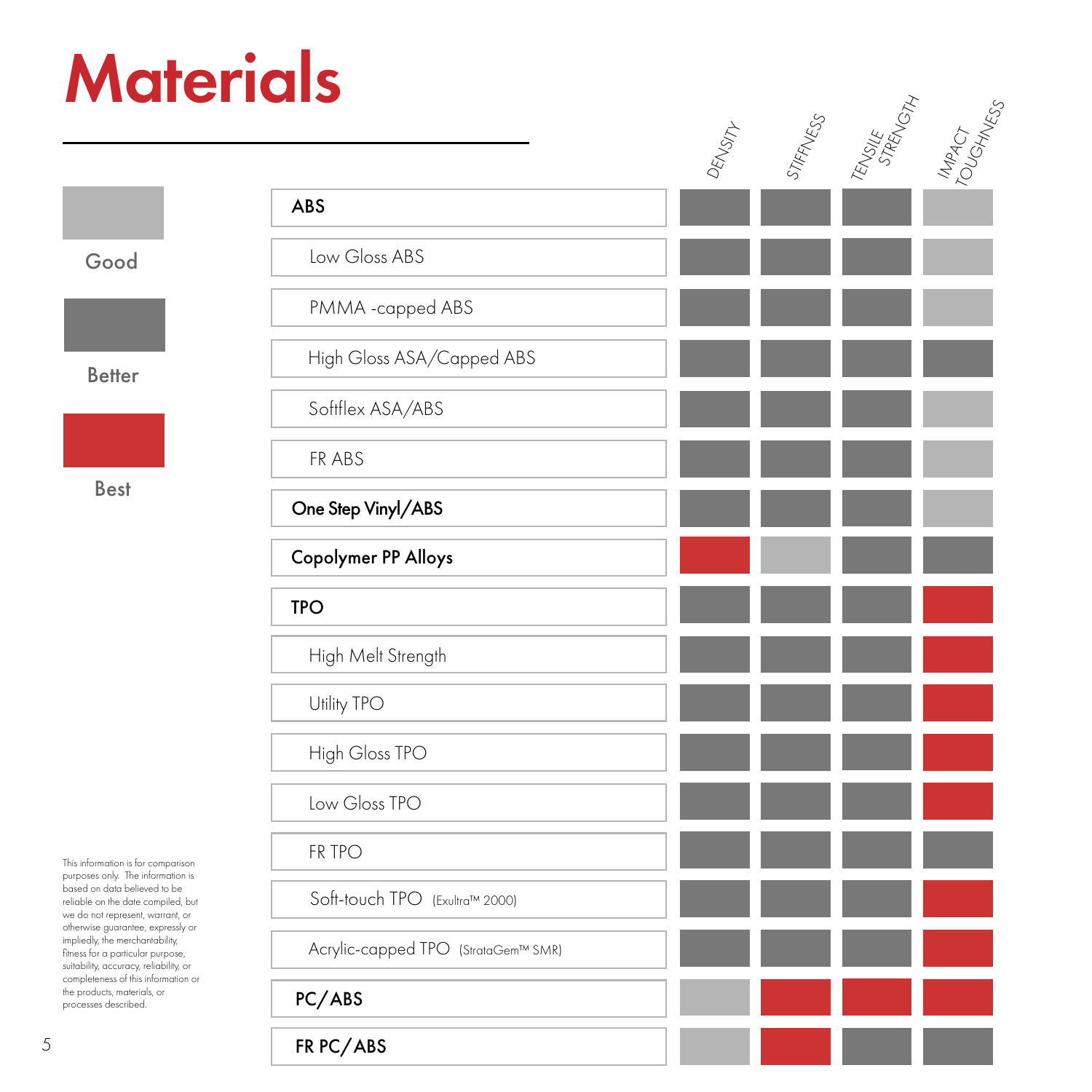

The user is solely responsible for all determinations regarding any use of material or product and any process in its territories of interest. We expressly disclaim liability for any loss, damage, or injury directly or indirectly suffered or incurred as a result of or related to anyone using or relying on any of the information in this document. There is no endorsement of any product or process, and we expressly disclaim any contrary implication.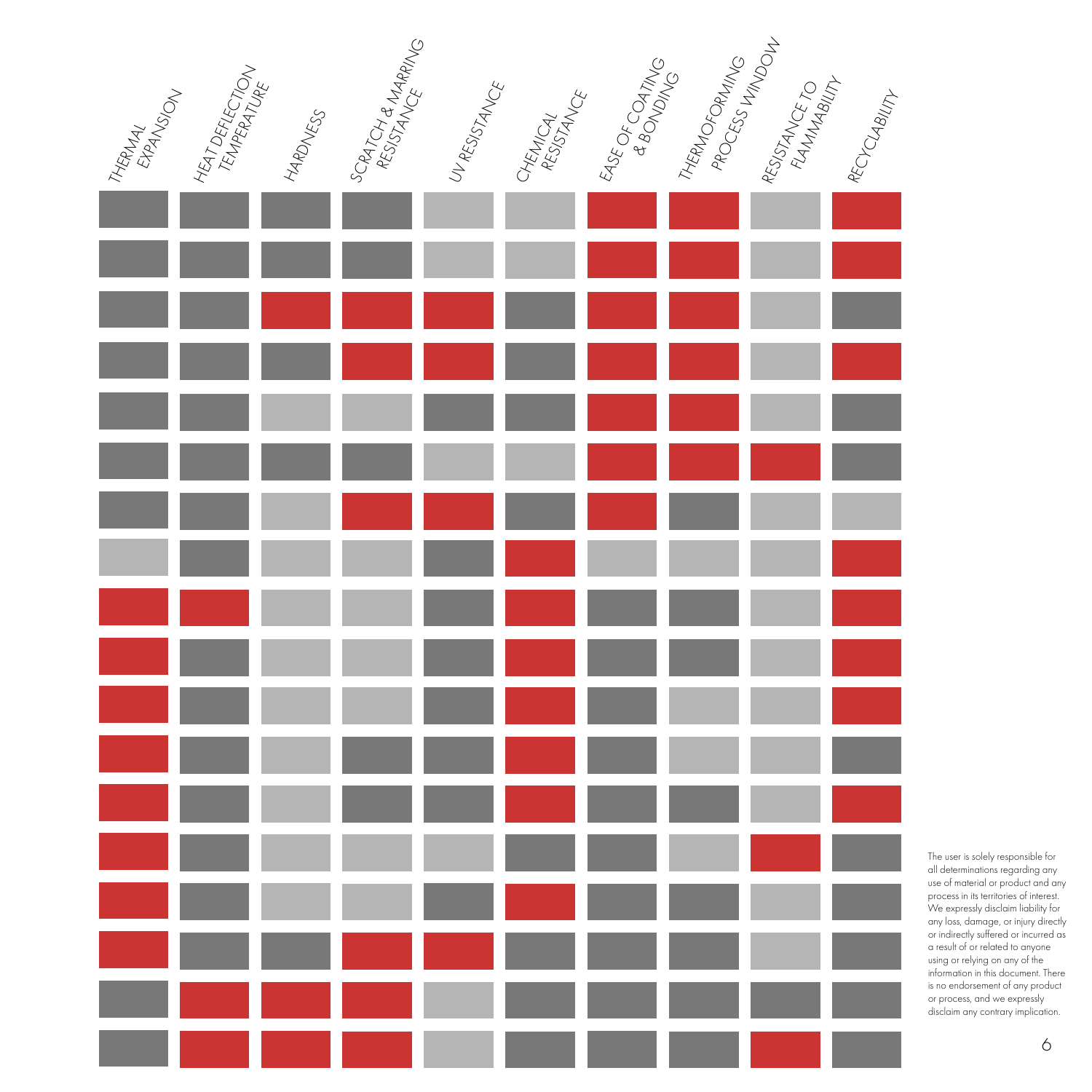# FR PC/ABS

This specific blend of polycarbonate and ABS with fire retardant additives meets stringent regulations for fire behavior, electrical safety, and resistance to chemicals, hydrolysis and heat. The sheet has good impact toughness at a wide temperature range, has excellent thermoforming properties, and is easy to machine.



### Flame Characteristics

(based on final part thickness):

**UL94V-2**

(0.75mm: burning stops within 30 seconds on a vertical specimen)

**UL94V-0** (1.5mm: burning stops within 10 seconds on a vertical specimen)

#### **UL94V5VB**

(2.0mm: burning stops within 60 seconds on a vertical specimen)

#### **UL94V5VA**

(3.0mm: burning stops within 60 seconds on a vertical specimen)

#### POPULAR APPLICATIONS

*//* Mass-Transit *//* Electrical Enclosures

*//* Appliance Parts *//* Medical Diagnostic Equipment Covers

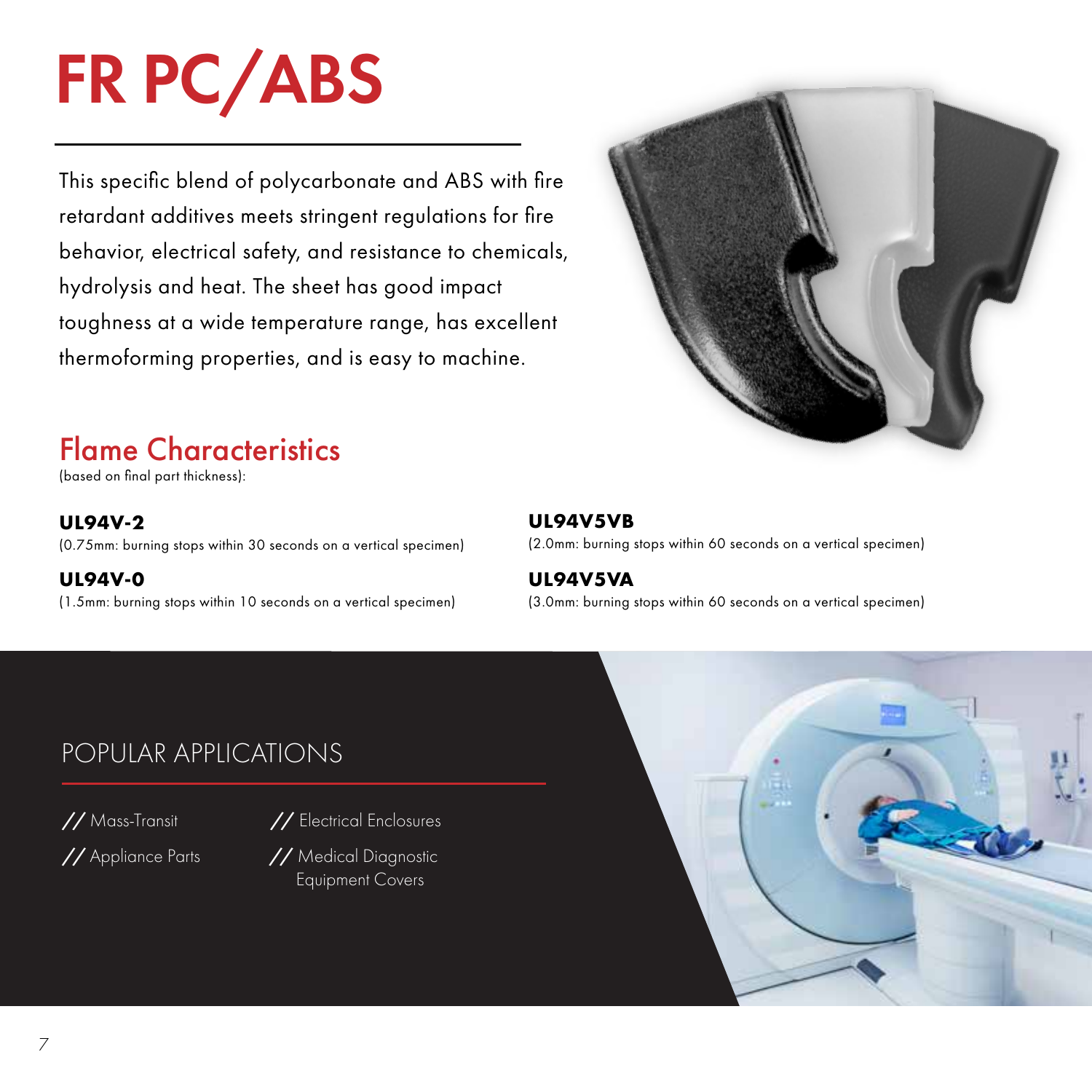# TPO SIMONA PMC

Thermoplastic Polyolefin is a compounded alloy of polypropylene, elastomers Thermoplastic Polyolefin is a compounded alloy of polypropylene, elastomers and mineral fillers offering a unique balance of stiffness and thermal expansion. TPO and mineral fillers offering a unique balance of stiffness and thermal expansion. TPO has superior weatherability so it does not require a cap, and it ranks extremely high on impact and chemical resistance. on impact and chemical resistance.

PMC offers a wide range of different types and combinations of TPO which PMC offers a wide range of different types and combinations of TPO which make us the leading supplier in the industry. Not only does PMC produce make us the leading supplier in the industry. Not only does PMC produce TPO in custom colors and finishes, we also make specialized grades to satisfy a range of needs. The range of needs.

#### TYPES

*//* High Melt Strength *//* Utility *//* Surface Durability *//* Flame Retardant

### CAPS

*//* High or Low Gloss *//* Decorative Film *//* Soft-touch TPO (Exultra™ 2000) *//* Specialty *//* Acrylic-capped TPO (StrataGem™ SMR)

*//* PremierCap



TPO is a great replacement for powder coated metal parts due to being lighter weight, more cost effective, and easier to form.

### POPULAR APPLICATIONS

*//* Exterior Panels *//* UTV Door Panels *//* Snowmobile Hoods *//* RV Parts *//* ATV Roofs *//* Heavy Truck Exterior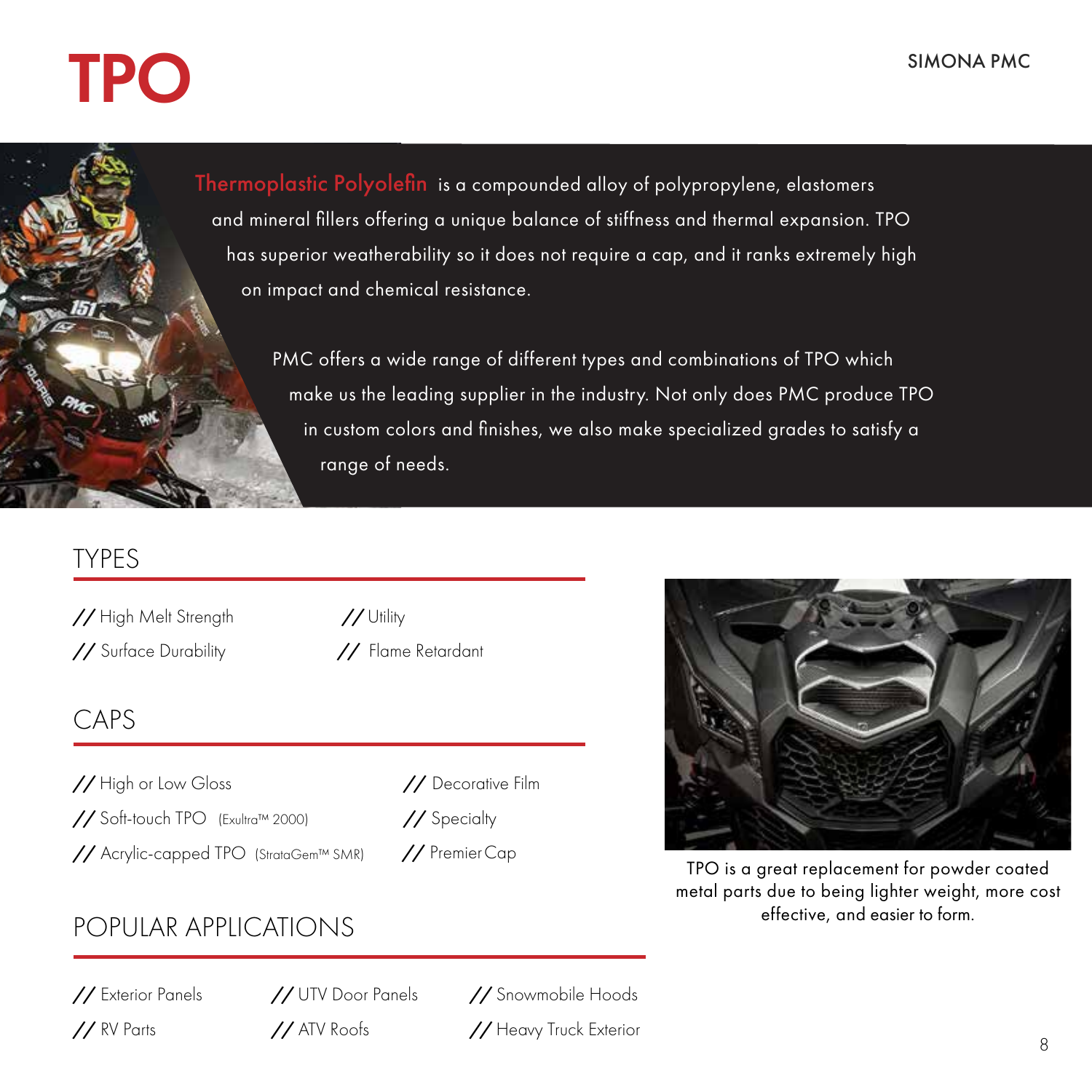# COPOLYMER PP ALLOY

Copolymer Polypropylene Alloy is the best product for those projects in the fast lane… literally. Because it has good wear and heat deflection and doesn't require a cap for weathering, it is ideal for producing body panels for race cars. This product offers improved impact resistance, weight reduction, and enhanced rigidity.

#### POPULAR APPLICATIONS

*//* Race Car Body Panels *//* Bumper Facias *//* Marine Components *//* Instrument Panels *//* Door Trim

#### PMC Material Specifications

| <b>Thickness</b> | $0.030" - 0.400"$                                                |
|------------------|------------------------------------------------------------------|
| Width            | $24" - 112"$                                                     |
| Layers           | Mono<br>2 Layer (ABA co-extrusion)<br>3 Layer (ABA co-extrusion) |
| Lamination       | In-line<br>Off-line                                              |

#### PMC Material Weight Factors

| Material            | Weight Factor (lbs/in <sup>3</sup> ) |  |  |
|---------------------|--------------------------------------|--|--|
| Copolymer PP Alloys | 0.036                                |  |  |
| ABS                 | 0.039                                |  |  |
| TPO                 | 0.0405                               |  |  |
| Acrylic-capped ABS  | 0.041                                |  |  |
| PC/ABS              | 0.0415-0.045                         |  |  |
| FR PC/ABS           | 0.044                                |  |  |
| FR ABS              | 0.046                                |  |  |
| One Step Vinyl/ABS  | N/A                                  |  |  |
| PMMA (Acrylic)      | 0.044                                |  |  |
| StataGem™           | 0.041                                |  |  |
| Exultra 2000™       | 0.0405                               |  |  |
| ASA/ABS             | 0.040                                |  |  |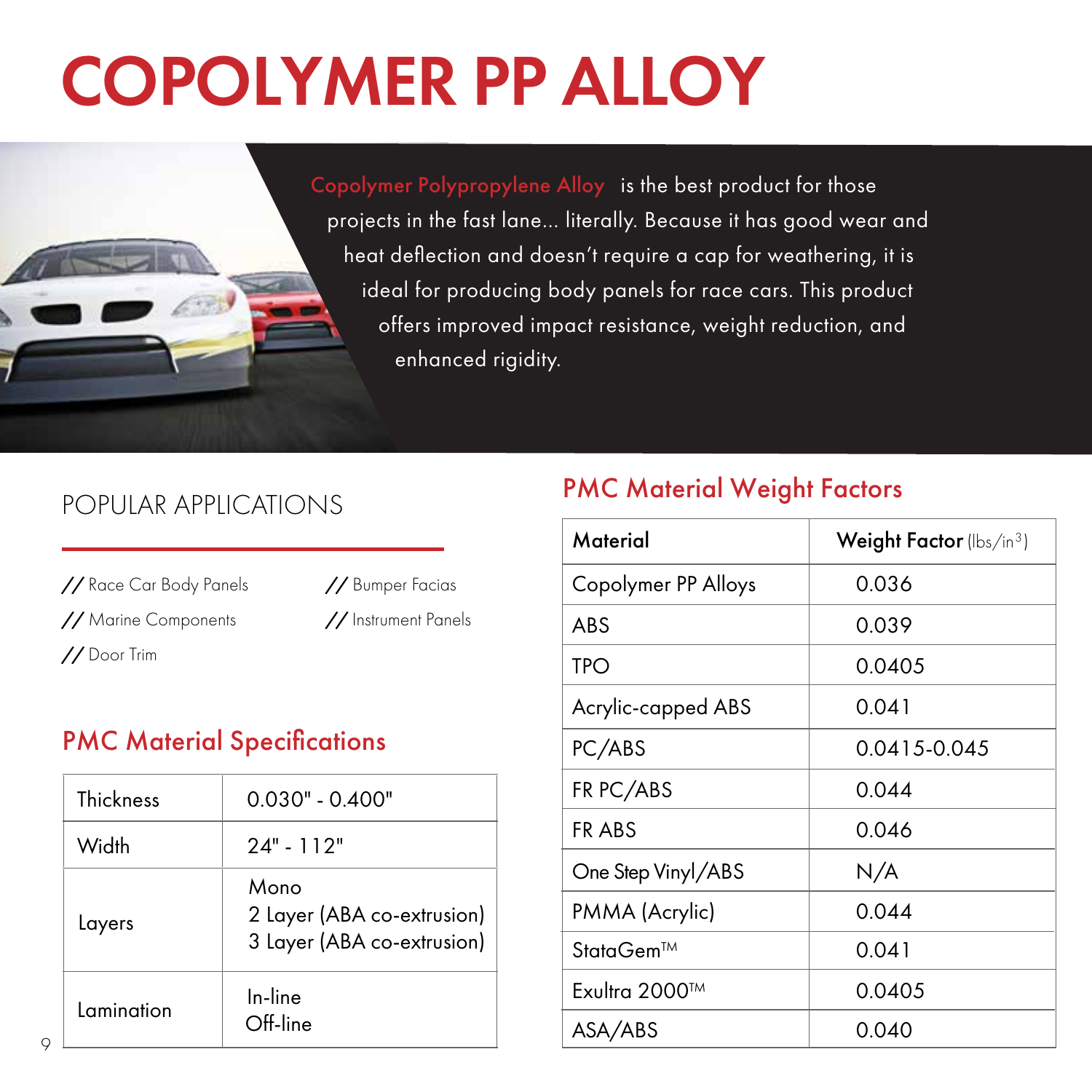#### SIMONA PMC

## EXTRAS

#### Textures & Finishes

PMC offers seven different textures and finishes. By applying a texture or sheen to a product you can add richness, depth, and shine to a part's appearance, making the part more marketable, and therefore giving it a higher value. Texture can also deliver visual enhancements on difficult-to-form parts. From the glass-like finish on the High Gloss to the intricate landscape of the Seville, we can provide you a look that is guaranteed to get noticed

#### TEXTURES